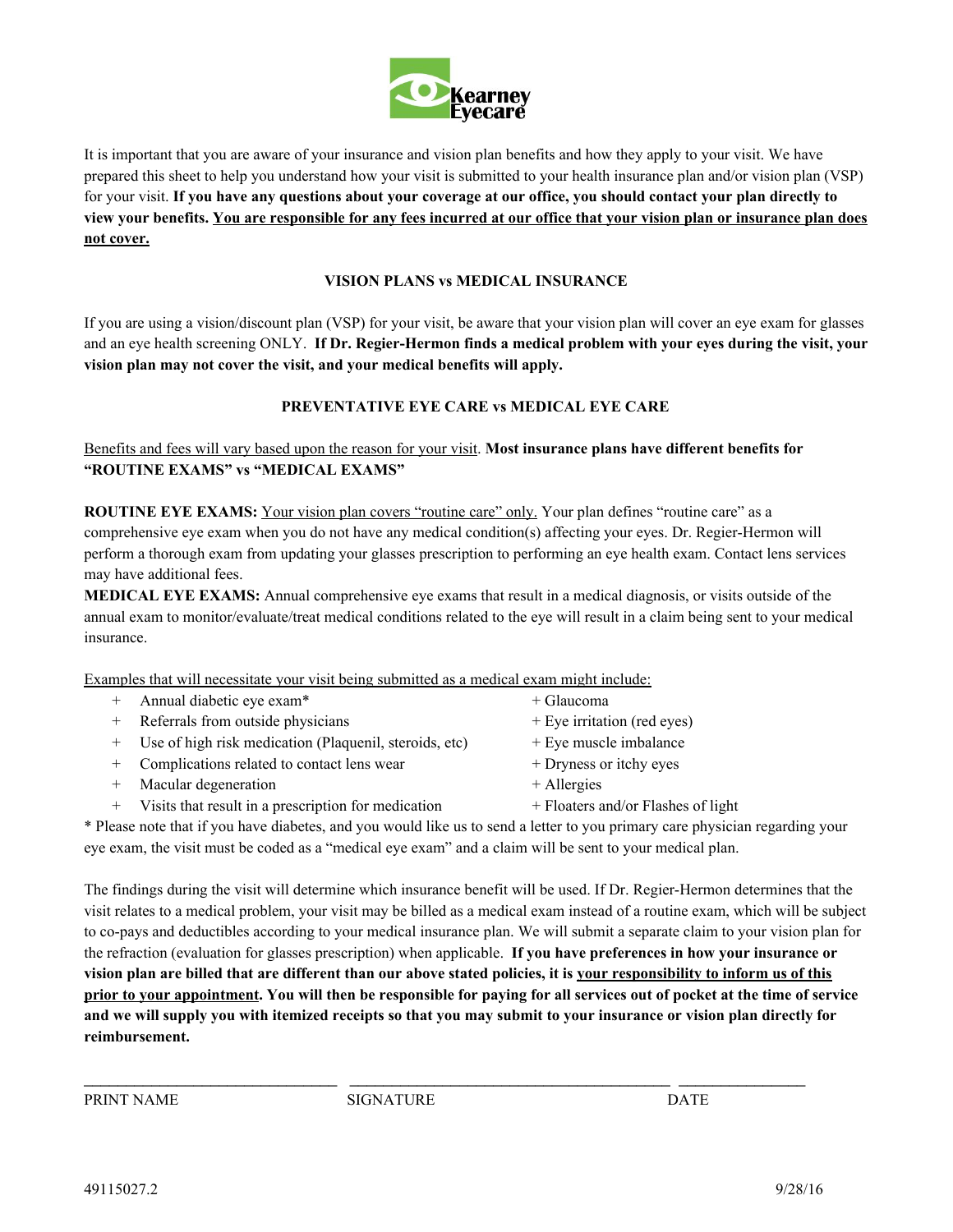|                                                                 |    |                        |                                                                                                                                                                                                                                                        |  | $\square$ Male $\square$ Female |  |
|-----------------------------------------------------------------|----|------------------------|--------------------------------------------------------------------------------------------------------------------------------------------------------------------------------------------------------------------------------------------------------|--|---------------------------------|--|
| <b>First Name</b>                                               | MI | Last Name              | Preferred Name                                                                                                                                                                                                                                         |  |                                 |  |
| <b>Street Address</b>                                           |    | City                   | <b>State</b>                                                                                                                                                                                                                                           |  | Zip                             |  |
| Date of Birth                                                   |    | Social Security Number | Person Responsible for Account                                                                                                                                                                                                                         |  |                                 |  |
|                                                                 |    |                        | Home/Work/Cell                                                                                                                                                                                                                                         |  | Home/Work/Cell Preferred        |  |
| Phone#                                                          |    |                        | Alternate Phone #                                                                                                                                                                                                                                      |  |                                 |  |
| Email Address*                                                  |    |                        | How did you hear about our office?                                                                                                                                                                                                                     |  |                                 |  |
| of information communicated by e-mail.                          |    |                        | *By providing your e-mail address, you are authorizing us to communicate with you by e-mail. We must remind you that<br>e-mail communications, particularly those over the internet, are inherently unsecure. So, we cannot assure the confidentiality |  |                                 |  |
| PRIMARY MEDICAL INSURANCE INFORMATION                           |    |                        |                                                                                                                                                                                                                                                        |  |                                 |  |
| Name of Insurance Company                                       |    |                        | Primary Insured's Name                                                                                                                                                                                                                                 |  | $\Box M \Box F$                 |  |
| Insured's I.D. Number                                           |    |                        | Group Number                                                                                                                                                                                                                                           |  | Insured's DOB                   |  |
| <b>Patient Relationship to Insured</b>                          |    |                        | <b>Patient Status</b> □ Single □ Married □ Other                                                                                                                                                                                                       |  |                                 |  |
| $\square$ Self $\square$ Spouse $\square$ Child $\square$ Other |    |                        | □Employed □Full-Time Student □Part-Time Student □Other                                                                                                                                                                                                 |  |                                 |  |
| PRIMARY VISION INSURANCE INFORMATION                            |    |                        |                                                                                                                                                                                                                                                        |  |                                 |  |
| Name of Insurance Company                                       |    |                        | Primary Insured's Name                                                                                                                                                                                                                                 |  | $\square M \square F$           |  |
|                                                                 |    |                        |                                                                                                                                                                                                                                                        |  |                                 |  |

Insured's I.D. Number Group Number Insured's DOB

## **OUR INSURANCE AND BILLING POLICY:**

In order to control the cost of billing, we ask that the patient's portion is paid at the time services are rendered unless other arrangements are made in advance. We would rather control billing costs than raise our fees. As a courtesy, we will gladly file claims with your insurance company. We will do our best to determine your benefits prior to your visit; however, this is not a guarantee of benefits. The undersigned will ultimately be responsible for any amounts that your insurance does not cover. Accounts 30 days old are subject to late fees. There will be a service charge on all returned checks.

 Payment from my insurance is to be paid directly to Kearney EyeCare, PC or Kelli M. Regier-Hermon, OD, PA. I authorize the release of any medical or other information necessary to process this claim. I agree to pay any non-covered charges and co-pays as instructed by my insurance company.

\_\_\_\_\_\_\_\_\_\_\_\_\_\_\_\_\_\_\_\_\_\_\_\_\_\_\_\_\_\_\_\_\_\_\_\_\_\_\_\_\_\_\_\_ \_\_\_\_\_\_\_\_\_\_\_\_\_\_\_\_\_\_\_\_\_\_\_\_\_\_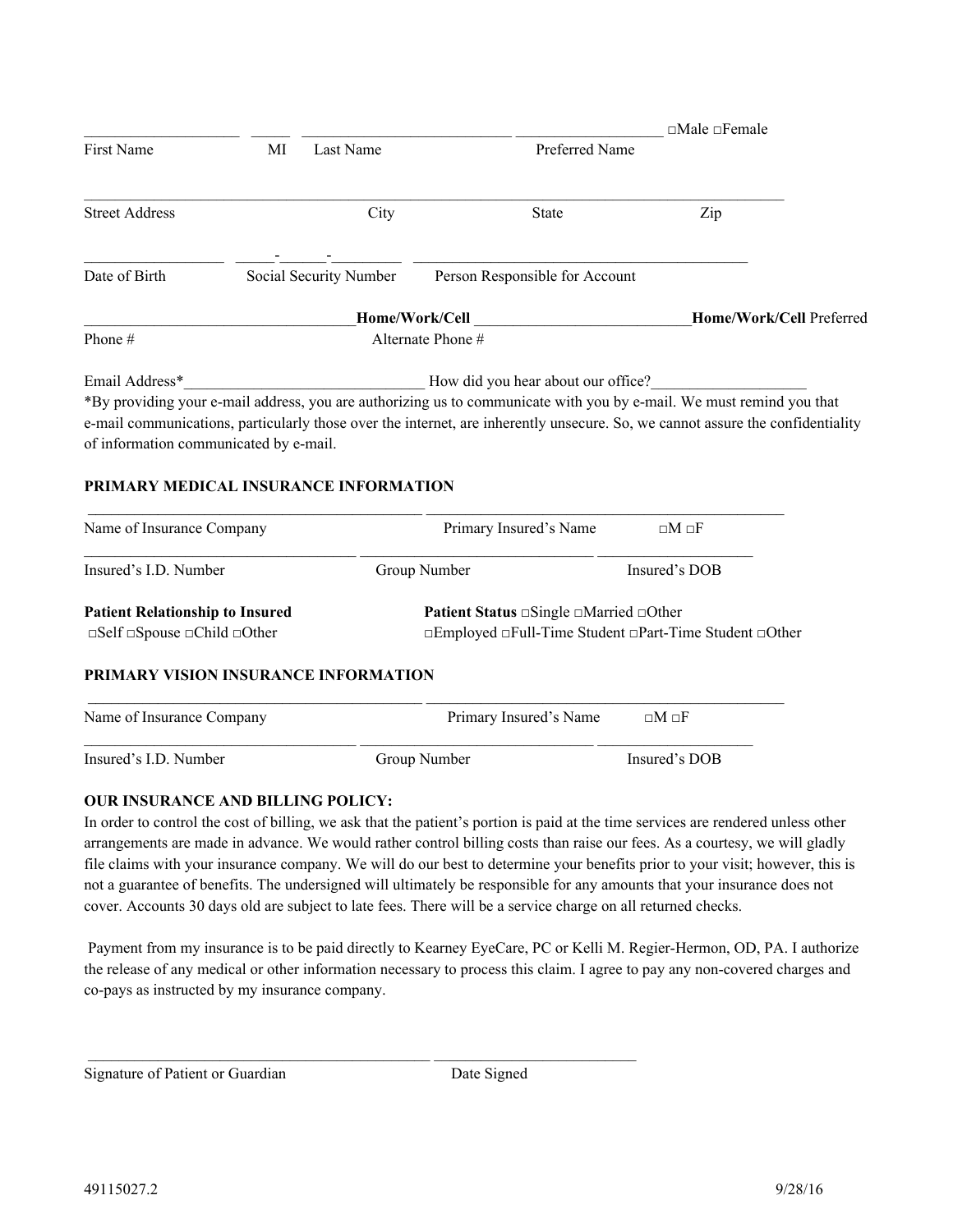## **PATIENT HISTORY AND INFORMATION**

 $\mathcal{L}_\mathcal{L} = \{ \mathcal{L}_\mathcal{L} = \{ \mathcal{L}_\mathcal{L} = \{ \mathcal{L}_\mathcal{L} = \{ \mathcal{L}_\mathcal{L} = \{ \mathcal{L}_\mathcal{L} = \{ \mathcal{L}_\mathcal{L} = \{ \mathcal{L}_\mathcal{L} = \{ \mathcal{L}_\mathcal{L} = \{ \mathcal{L}_\mathcal{L} = \{ \mathcal{L}_\mathcal{L} = \{ \mathcal{L}_\mathcal{L} = \{ \mathcal{L}_\mathcal{L} = \{ \mathcal{L}_\mathcal{L} = \{ \mathcal{L}_\mathcal{$ 

#### Primary Care/Referring Physician and Clinic Name Phone Number

What is the main reason for today's exam? \_\_\_\_\_\_\_\_\_\_\_\_\_\_\_\_\_\_\_\_\_\_\_\_\_\_\_\_\_\_\_\_\_\_\_\_\_\_\_\_\_\_\_\_\_\_\_\_\_\_\_\_\_\_\_\_\_

#### **YOUR MEDICAL HISTORY** Please circle any conditions you have or mark NONE if applicable.

|                                   |                                                                                                                               | <b>NONE</b> |
|-----------------------------------|-------------------------------------------------------------------------------------------------------------------------------|-------------|
| <b>Constitutional</b>             | Fatigue Syndrome<br>Development Disabilities<br>Other:<br>Cancer                                                              |             |
| Ear, Nose, Throat                 | Laryngitis<br>Dry Mouth<br>Hearing Loss<br>Other:<br><b>Sinusitis</b>                                                         |             |
| Neurological                      | Cerebral Palsy<br>Migraine<br>Multiple Sclerosis<br>Epilepsy<br>Other:                                                        |             |
| Psychiatric                       | <b>Bipolar Disorder</b><br><b>Anxiety Disorder</b><br><b>Attention Deficit</b><br>Other:<br>Depression                        |             |
| Cardiovascular                    | <b>Stroke</b><br>Vascular Disease<br>Congestive Heart Failure<br><b>High Blood Pressure</b><br><b>Heart Disease</b><br>Other: |             |
| <b>Respiratory</b>                | <b>COPD</b><br>Asthma<br>Emphysema<br><b>Bronchitis</b><br>Sleep Apnea<br>Other:                                              |             |
| <b>Gastrointestinal</b>           | Acid Reflux<br>Crohn's Disease<br>Celiac Disease<br>Ulcer<br>Colitis<br>Other:                                                |             |
| Kidney/Bladder                    | <b>Prostate Disease</b><br><b>STD</b><br>Kidney Disease<br>Other:                                                             |             |
| <b>Females Only</b>               | Are you pregnant?<br>Nursing?                                                                                                 |             |
| Muscle, Bones,<br><b>Joints</b>   | Fibromyalgia<br>Gout<br>Arthritis<br>Muscular Dystrophy<br><b>Ankylosing Spondylitis</b><br>Other:                            |             |
| <b>Skin</b>                       | Cold Sores<br>Other:<br>Shingles<br>Psoriasis<br>Rosacea<br>Eczema                                                            |             |
| <b>Endocrine</b>                  | Thyroid Dysfunction<br>Other:<br>Diabetes                                                                                     |             |
| <b>Blood/Lymph</b>                | High Cholesterol<br>Anemia<br>Leukemia<br>Other:                                                                              |             |
| Allergy/Immunologi<br>$\mathbf c$ | Rheumatoid Arthritis<br>Sjogren's Syndrome<br>Lupus<br>Drug Allergies<br><b>Environmental Allergies</b><br>Other:             |             |
| <b>Current Medications:</b>       |                                                                                                                               |             |

| . |
|---|
|   |

Do you have any allergies to medications? **YES NO** If YES, list the meds:

Do you drink alcohol? □None □Occasional Do you smoke? □None □Occasional □1 Per Day □2-3/day □4+/day □1/2 pack/day □1 pack/day □1+pack/day Have you ever been a regular smoker? YES NO

#### **YOUR EYE HISTORY** Please check any eye conditions you have had or currently have.

| $\square$ Dry Eye            | $\Box$ Amblyopia (Lazy Eye) | $\Box$ Retinal Hole         | $\Box$ Inflammatory Disorder |
|------------------------------|-----------------------------|-----------------------------|------------------------------|
| $\Box$ Keratoconus           | $\Box$ Injury               | $\Box$ Cataract             | $\square$ Glaucoma Suspect   |
| $\Box$ Glaucoma              | $\Box$ Nystagmus            | $\square$ Surgery           | $\Box$ Eve patching          |
| $\Box$ Strabismus (Eye Turn) | $\Box$ Retinal Detachment   | $\Box$ Retinal Degeneration | $\Box$ Macular Degeneration  |
| $\Box$ Other                 |                             |                             |                              |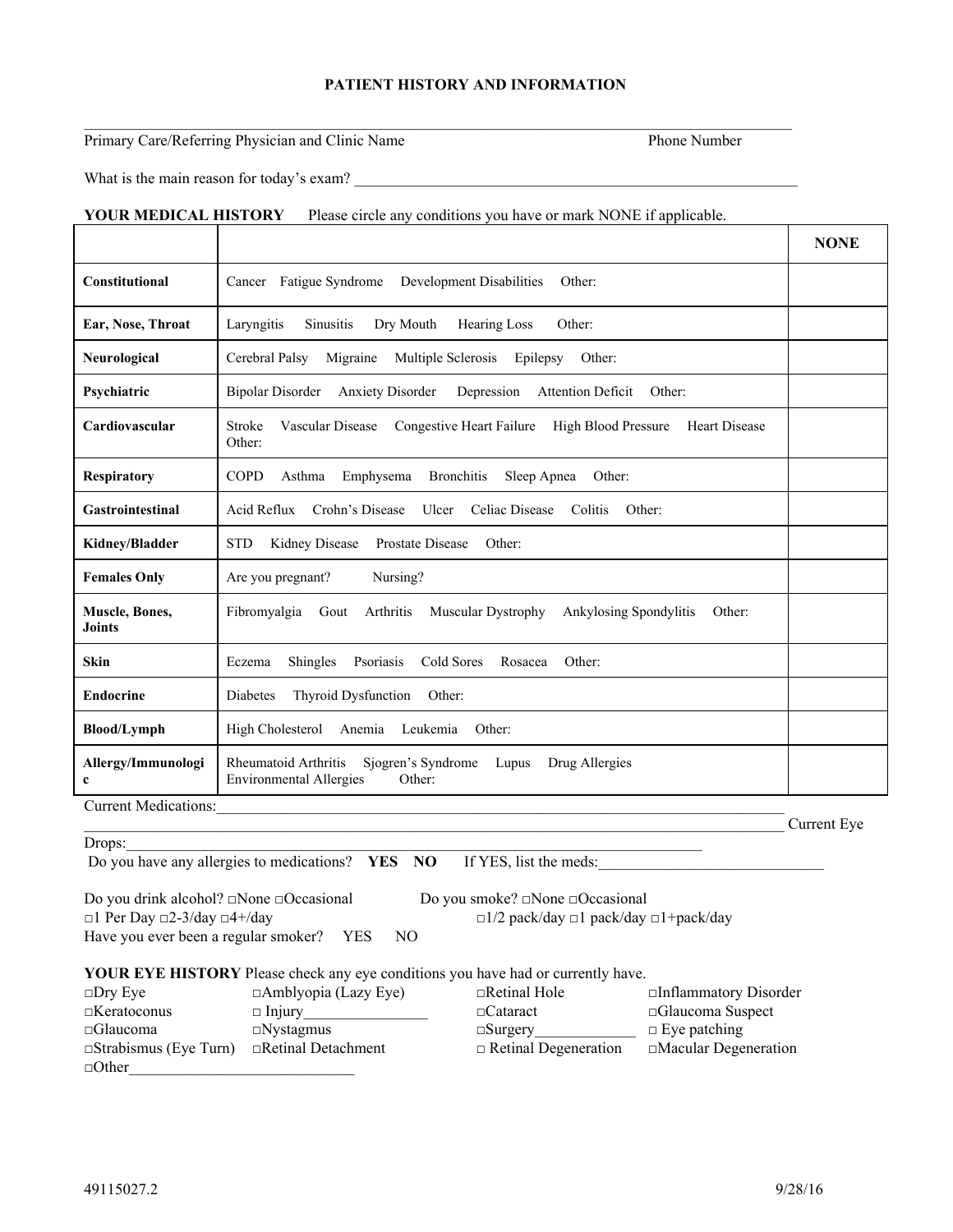**FAMILY HISTORY** Please list immediate family members (Mother, Father, Grandparent, Sibling) who have or have had any of the following:

| <b>Thyroid Disease</b>                                  | Lazy Eve                                                                                                                          | Glaucoma                                                                                  |
|---------------------------------------------------------|-----------------------------------------------------------------------------------------------------------------------------------|-------------------------------------------------------------------------------------------|
| <b>High Blood Pressure</b>                              | Dry Eye                                                                                                                           | Severe Far-sighted                                                                        |
| Diabetes                                                | <b>Glaucoma Suspect</b>                                                                                                           | Cataract<br>the control of the control of the control of                                  |
| Cancer                                                  | Eye Turn                                                                                                                          | Severe Near-sighted                                                                       |
| Macular Degeneration                                    | <b>Nystagmus</b>                                                                                                                  | <b>Retinal Detachment</b>                                                                 |
| <b>Other</b>                                            |                                                                                                                                   |                                                                                           |
| YOUR SOCIAL HISTORY                                     |                                                                                                                                   |                                                                                           |
|                                                         |                                                                                                                                   |                                                                                           |
| SPECTACLE LENS HISTORY                                  | Do you currently wear glasses? YES NO If no, have you ever worn glasses? YES NO                                                   |                                                                                           |
|                                                         | Glasses Owned $\Box$ Single Vision $\Box$ Bifocals $\Box$ Trifocals $\Box$ Progressive $\Box$ Back-up $\Box$ Safety $\Box$ Sports |                                                                                           |
|                                                         | Have you had trouble in the past with glasses? YES NO ___________________________                                                 |                                                                                           |
|                                                         |                                                                                                                                   |                                                                                           |
|                                                         |                                                                                                                                   |                                                                                           |
|                                                         | CONTACT LENS HISTORY Have you ever tried contact lenses? YES NO                                                                   |                                                                                           |
|                                                         |                                                                                                                                   |                                                                                           |
|                                                         | If not a contact lens wearer, are you interested in trying contact lenses at the time? YES NO                                     |                                                                                           |
|                                                         | Brand of contact lenses you currently/most recently wore                                                                          |                                                                                           |
| Are these lenses comfortable? YES SOMETIMES NO          |                                                                                                                                   |                                                                                           |
| Do you see well with these lenses? YES SOMETIMES NO     |                                                                                                                                   |                                                                                           |
|                                                         | How many hours each day do you usually wear your contact lenses?                                                                  |                                                                                           |
|                                                         |                                                                                                                                   | How many days do you usually wear each pair of contact lenses before you throw them away? |
|                                                         | How many nights each week do you sleep in your contact lenses?                                                                    |                                                                                           |
| What solution do you use to clean your contacts lenses? |                                                                                                                                   |                                                                                           |